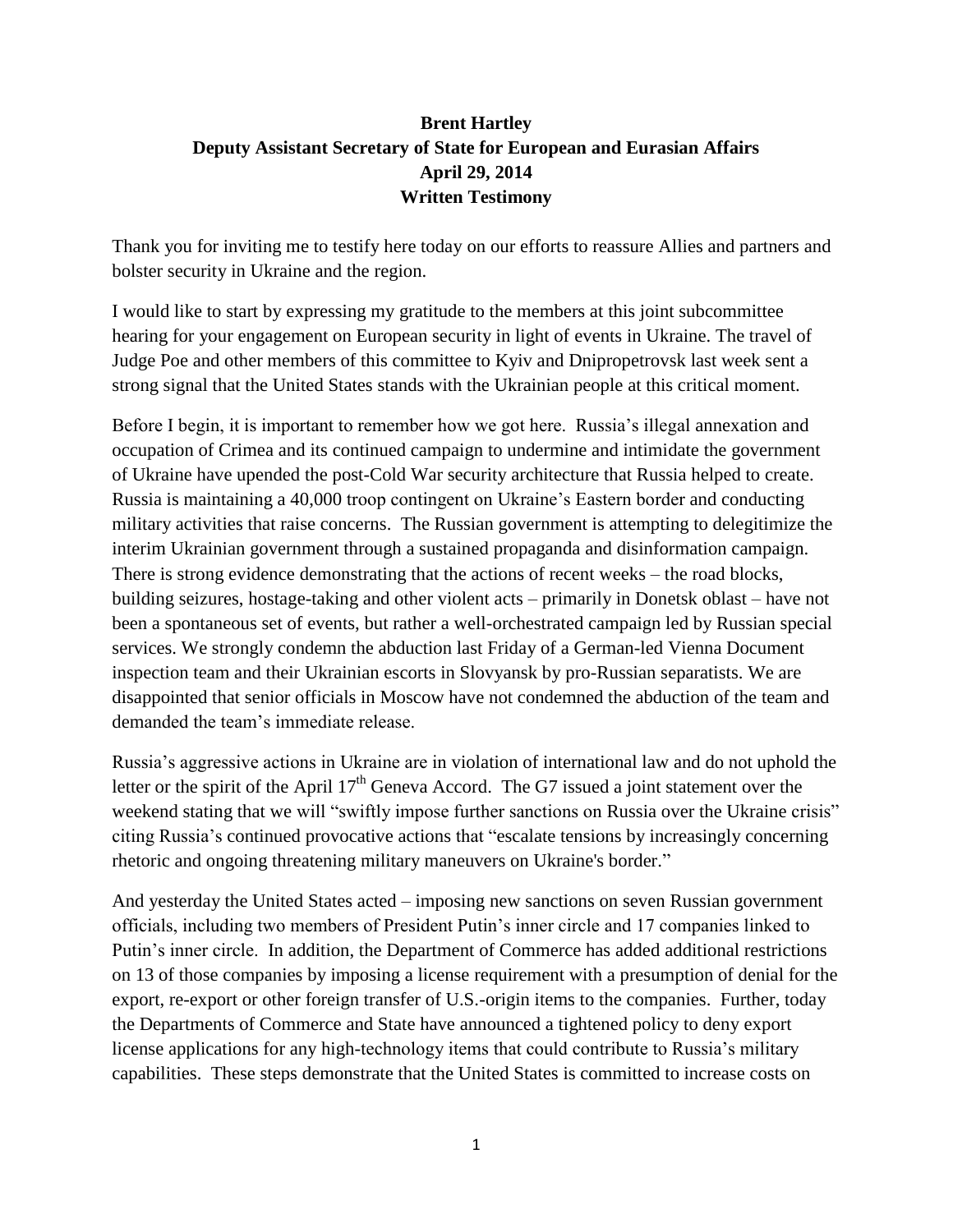Russia if it persists in its efforts to destabilize Ukraine and will hold Russia accountable for its provocative actions.

Russia's actions have also forced the United States and NATO Allies to fundamentally reexamine our strategic engagement in Europe. The United States remains as committed as ever to the stability of the region. And we are working through all available bilateral and multilateral channels to ensure that security and stability in the region are maintained. My testimony today will focus on three areas of this effort. First, I will talk about effort to reassure NATO's frontline Allies and bolster our other partners in the region. Second, I will discuss the Organization for Security and Cooperation in Europe's (OSCE) important role in monitoring the security situation and facilitating dialogue in Ukraine. Third, I will address U.S. bilateral security assistance to Ukraine.

### **Reassuring NATO Allies and Partners on the Frontlines**

First, we are pursuing measures, through NATO and bi-laterally, to reassure our Allies and partners in the region and in particular to demonstrate our solemn commitment to our collective defense responsibilities to our NATO Allies. As President Obama said before his meeting with Secretary General Rasmussen in Brussels last month: "We have to have the resources and the preparation to make sure that every member of NATO feels confident in Article 5's effect." Following Russia's illegal annexation and occupation of the Crimea region of Ukraine, the United States and its Allies in NATO undertook immediate steps to provide visible reassurance to Allies in Central and Eastern Europe.

We deployed 6 additional F-15s to the Baltic Air Policing mission. We added 12 additional F-16s, three C-130s and 200 additional U.S. personnel to the U.S.-Poland Aviation Training Detachment in Lask, Poland. NATO deployed AWACS to provide aerial surveillance over Poland and Romania. The United States deployed the USS TRUXTUN and later the USS DONALD COOK to the Black Sea for exercises. The USS TAYLOR is there now.

On April 16, NATO Allies agreed on additional measures to provide reassurance and demonstrate NATO's resolve and solidarity. As Secretary General Rasmussen said, this will mean "more planes in the air, more ships on the water, and more readiness on land."

The tangible impact of this decision can already be seen on the ground in Europe. The U.S. Army Europe is deploying forces to NATO frontline states at their request to conduct expanded U.S. land force training. On April 23rd, a company-sized contingent of U.S. paratroopers arrived in Poland to begin exercises with Polish troops. This exercise will be the first in a series of expanded U.S. Army land force training activities in the region that will take place at least through the end of this year. Additional companies have moved to Lithuania, Latvia and Estonia for similar exercises. These events are in addition to previously scheduled multinational land force military exercises in the region aimed at assuring regional allies of the U.S. unwavering commitment to NATO.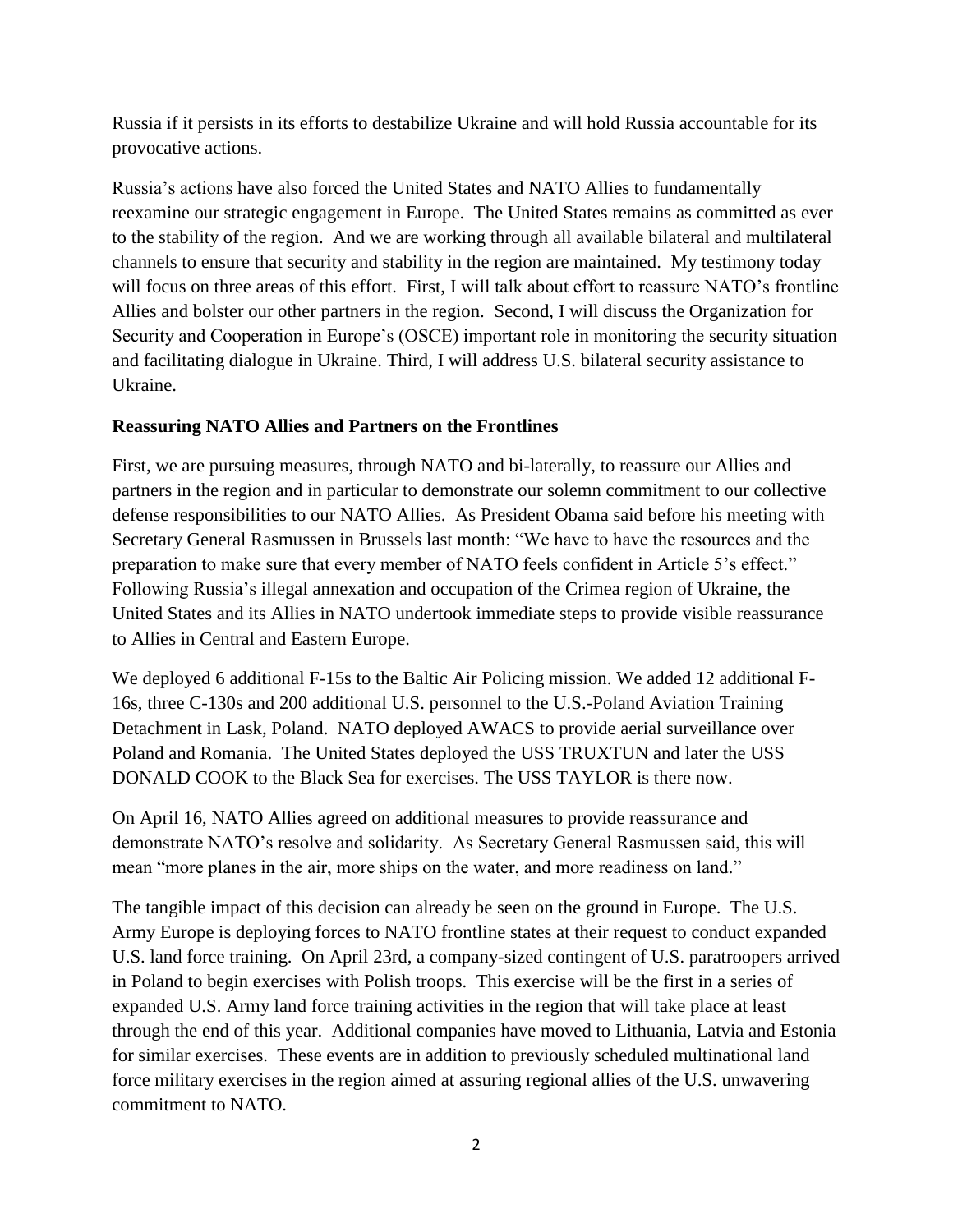We are committed, along with NATO Allies, to maintain a persistent rotational presence in frontline NATO states to reassure our Allies and prepare for any contingency to meet our Article 5 obligations. The United States is doing its part and Allies are stepping up as well. Now more than ever it is incumbent upon all NATO members to contribute actively and equitably to the assets of the Alliance.

The United States is preparing for the NATO Summit in Wales in September. It will be an opportunity to reassess the alliance's long term priorities in the wake of Russia's aggressive actions in Ukraine, ensure an enhanced presence along NATO members' borders through the employment of land, sea and air capabilities and reaffirm NATO's Open Door policy under Article 10 of the Washington Treaty remains a bedrock principle of the Alliance.

As part of this work, we will renew our efforts to encourage Allies to reverse the downward trend in their defense spending to make them more capable of contributing to the growing needs of the Alliance. Both the President during his March visit to Brussels and Secretary Kerry at the April 1-2 NATO Foreign Ministerial meeting underscored the need for Allies to step up their defense spending, especially on priority capabilities, and this issue will continue to be a key priority in the run-up to the NATO summit in Wales.

Beyond NATO's borders, we are engaged with other frontline states like Georgia and Moldova who have also come under pressure as a result of Russia's illegal use of force in the region. The United States continues to support Georgia's efforts to build a consensus within NATO for offering Georgia a Membership Action Plan. And Assistant Secretary Nuland and senior DoD officials traveled to Moldova in recent weeks. Both states plan to sign Association Agreements with the EU by June. We welcome both countries' progress toward deeper European integration and are in consultation with both to intensify our political and economic assistance.

### **Working with OSCE in the Pursuit of Comprehensive Security in Ukraine**

Second, we see a vital role for the OSCE in this crisis. The United States remains committed to de-escalation and a diplomatic off-ramp if Russia chooses to take it. We stand behind the Joint Geneva statement that the OSCE should play a "leading role in assisting Ukrainian authorities and local communities in the immediate implementation of these de-escalation measures wherever they are needed most."

Along with our allies in Europe, we are committed to maintaining a large presence of international monitors as part of the OSCE's Special Monitoring Mission. This mission is positioned to objectively assess the security situation and investigate claims of human rights abuses and to play a leading role in assisting Ukrainian authorities and local communities in the immediate implementation of de-escalation measures. As of April 25, the Special Monitoring Mission had 161 staff in country, including about 121 monitors in the field from 45 countries. We commend their work and support the OSCE moving ahead quickly to increase the number of monitors up to 500. The Special Monitoring Mission is providing public reports on the security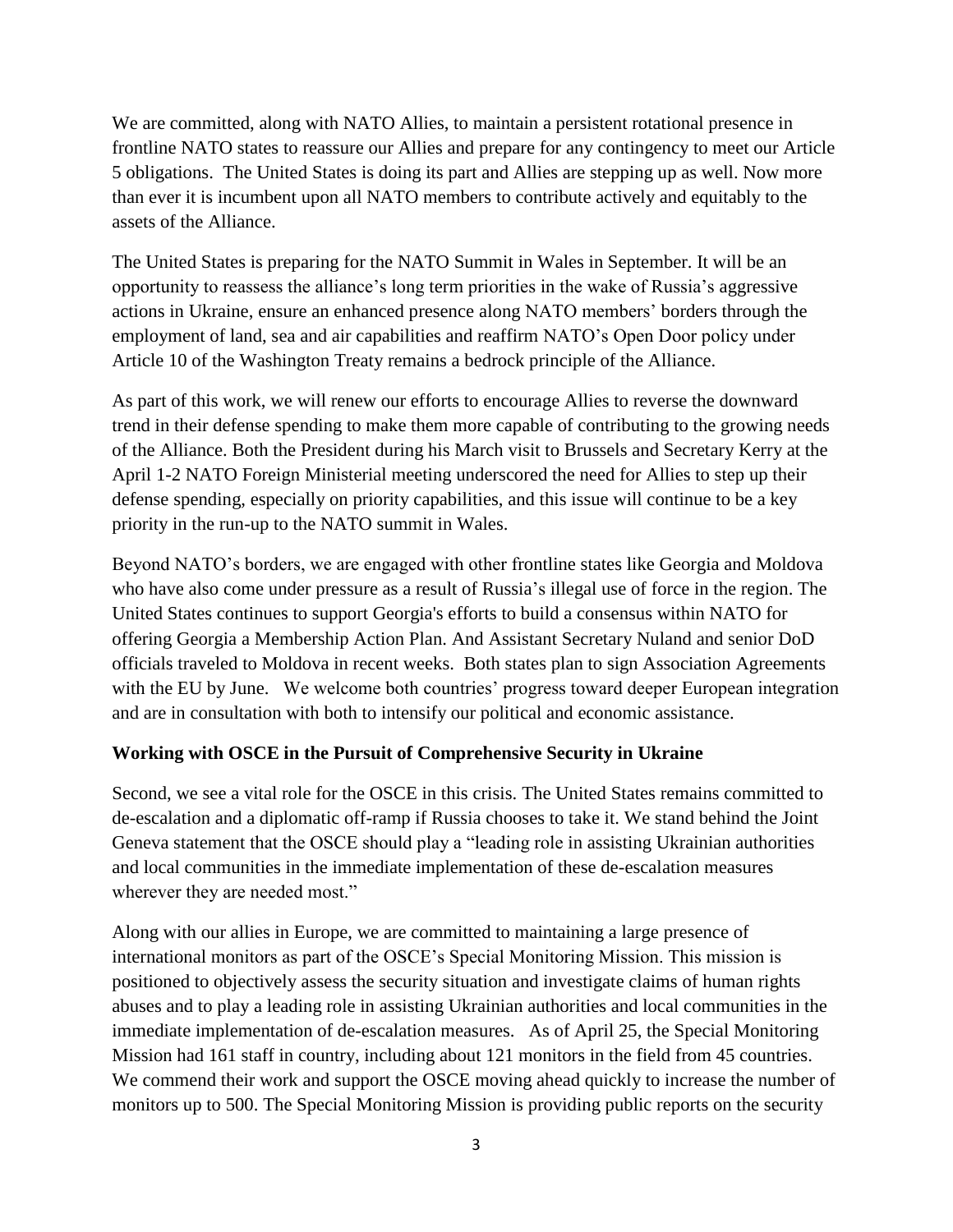situation and reported incidents concerning violations of human rights and OSCE commitments. The Mission's mandate also serves to facilitate dialogue in order to reduce tensions and promote peace and stability.

In Geneva, the United States, Ukraine, Russia and the EU discussed how the Special Monitoring Mission could do more to assist with the return of government buildings held by armed pro-Russia separatists in eastern Ukraine. The United States supports the Special Monitoring Mission's efforts to foster resolution as illegal armed separatist groups disarm, seized buildings are returned, and illegally occupied places are vacated. But for those commitments to be properly implemented, Russia must take active and concrete steps immediately to de-escalate the crisis, including public and private messages to pro-Russian elements engaged in illegal activities in Ukraine as well as active support for the OSCE Monitoring Mission's role.

In addition, the OSCE's Office for Democratic Institutions and Human Rights (ODIHR) is laying the groundwork to assess the country's electoral process for compliance with international standards for democratic elections. All told, ODIHR is preparing to deploy approximately 1,000 observers throughout the country to monitor the May 25 elections in one of the largest monitoring missions in the 40 year history of the organization. For election day observation, ODIHR will join efforts with a delegation of the OSCE Parliamentary Assembly, including a delegation of the Congressional Helsinki Commission led by Senator Cardin, and other parliamentary partners.

As the Vice President said last week in Kyiv, "This may be the most important election in the history of Ukraine. This is a chance to make good on the aspirations of the overwhelming majority of Ukrainians east and west and every part of this country." The United States is proud to support and actively participate in the OSCE's election observation mission and we will provide approximately fifteen percent of the short- and long-term observers. On April 17, ODIHR released its first interim observation report on Ukraine's Early Presidential Elections. The report notes that progress towards the administration of elections has been largely positive, although the ongoing political and security developments may pose challenges, particularly in the east.

The OSCE experts – those in the special monitoring mission and those serving as election observers – are the international community's eyes and ears on the ground in Ukraine. We rely on their presence, their mediation efforts, and their reports to portray an accurate picture of the events in Ukraine and defray any attempt by the Russian government to undermine the electoral process or further destabilize Ukraine. These monitors must be allowed to do their jobs without interference, provocation or violence directed against them.

### **Providing non-lethal security assistance to Ukraine**

Third, we are working with the Ukrainian Ministry of Defense to provide security assistance at this critical time.